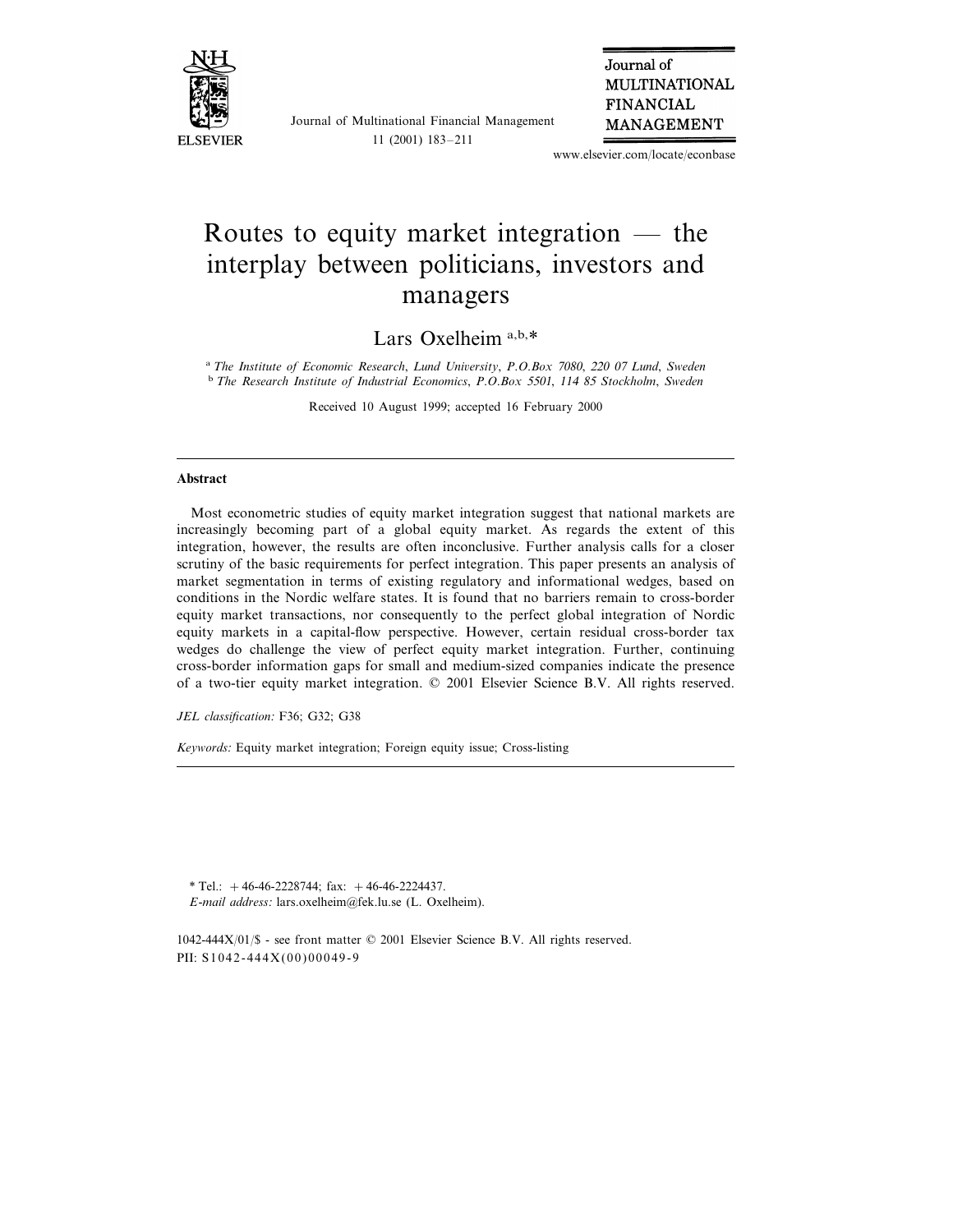## **1. Introduction**

Researchers and practitioners both tend to attribute today's economic crises in Asia, Russia and Latin America to the globalization of financial markets. It is assumed that existing or anticipated problems in a national market, previously handled by the government and central bank of the country concerned, are contagious and will spill over into the rest of the world. Investors act in their own interest, moving capital across national borders. Policy-makers can do nothing but look on; policy-making and regulations have lost their bite. At a time when capital controls have reappeared on government agendas, this popular view calls for a deeper analysis of the interplay between politicians, managers and investors, in order to see just how far globalization has actually gone. In the present global financial turmoil the results of such an assessment can make a crucial contribution to the search for appropriate policy prescriptions.

Over the last two decades a significant volume of research has focused on ways of measuring equity market integration from an econometric point of view. Various schools of thought have developed, but for most of them the point of departure has been much the same: *the law of one price*, which states that if two or more markets are integrated, then identical securities should be priced identically in them all. The controversial issue dividing the different schools concerns what 'being priced identically' actually means.

One strand in the literature, which highlights identical movements, is based on the analysis of co-movements of equity-market returns (for the analysis of correlation of returns (see, e.g. Eun and Shim, 1989; Hamao et al., 1990; Lau and Diltz, 1994; Lin et al., 1994) for correlation of hourly returns (see, e.g. Susmel and Engle, 1994), for testing the stability of correlation coefficients (see, e.g. Jorion, 1985; Kaplanis, 1988), for stability over longer periods (see, e.g. Erb et al., 1994; Ibrahimi et al., 1995; Longin and Solnik, 1995) and for stability around the Crash of 1987 (see, e.g. Roll, 1988; Bertero and Mayer, 1990; Arshanapalli and Doukas, 1993; King et al., 1994)). Solnik (1996) provides an overview of correlations between industrialized markets. This strand in the literature can be regarded as the main one. Whereas measuring co-movements in isolation leads to conclusions in terms of weak integration, measures of strong integration also involve the analysis of return gaps.

Most schools focusing on strong integration also start from the law of one price, but after risks have been taken into account. In studies adopting this more stringent definition of integration the thrust of the analysis can vary from the role of currency risk (see, e.g. Jorion, 1989), to the long-term differences in risk-adjusted returns (see, e.g. Ibbotson et al., 1985), to optimal international asset allocation (see, e.g. Glen and Jorion 1993; Odier and Solnik, 1993), to international asset pricing with extended CAPM (see, e.g. Black, 1974; Stapleton and Subrahmanyam, 1977; Errunza and Losq, 1985; Eun and Janakiramanan, 1986; Hietala, 1989), to home country preference bias (see, e.g. French and Poterba, 1991; Cooper and Kaplanis, 1994; Tesar and Werner, 1995), to the international pricing of risks (see, e.g. Jorion and Schwartz, 1986; Gultekin et al., 1989; Harvey, 1991; Dumas, 1994),